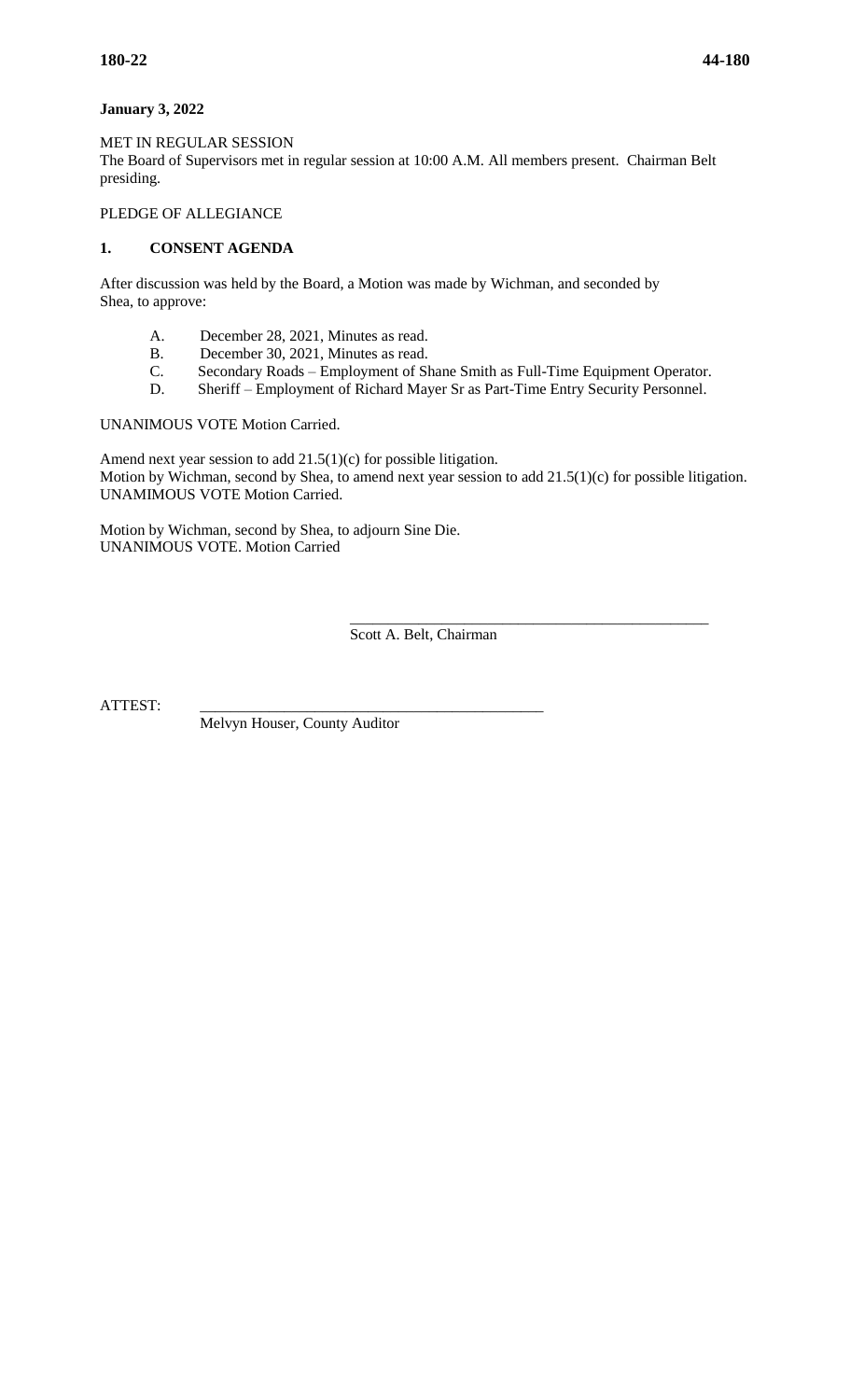# **January 3, 2022**

MET IN REGULAR SESSION

The Board of Supervisors met in regular session at 10:00 A.M. All members present. Chairman Belt presiding.

# **2. SCHEDULED SESSIONS**

Motion by Schultz, second by Shea, to appoint Melvyn Houser, County Auditor, as Temporary Chairperson for the election of a new Board Chairman and Chairman Pro-Tem for the year 2022. Roll Call Vote: AYES: Wichman, Belt, Grobe, Shea, Schultz. Motion Carried.

Houser announced nominations are now in order for the office of Chairman for 2022.

Wichman was nominated by Shea.

There being no further nominations, Houser declared it ceased. The Board proceeded to vote as follows:

Shea voted for Wichman; Grobe voted for Wichman; Schultz voted for Wichman; Belt voted for Wichman; and Wichman voted for Wichman.

Wichman was elected Chairman for 2022.

Houser announced nominations are now in order for the office of Chairperson Pro-Tem for 2022.

Shea was nominated by Belt.

There being no further nominations, Melvyn Houser, County Auditor, declared it ceased. The Board proceeded to vote as follows:

Shea voted for Shea; Grobe voted for Shea; Schultz voted for Shea; Belt voted for Shea; and Wichman voted for Shea.

Shea was elected Chairman Pro-Tem for 2022.

Thereupon, Houser, Temporary Chairperson, turned the meeting over to Chairman Wichman.

Motion by Shea, second by Belt, to approve Second Consideration of **Ordinance No. 2021-10**, AN ORDINANCE to amend Chapter 5.30, Flood Plain Management, and to adopt said Ordinance into law. Roll Call Vote: AYES: Wichman, Belt, Grobe, Shea, Schultz. Motion Carried

Motion by Shea, second by Schultz, to approve appointment of Jana Lemrick as Title VI Coordinator. UNANIMOUS VOTE. Motion Carried.

Motion by Shea, second by Schultz, to approve and authorize Board to sign **Resolution No. 06-2022**, entitled: Resolution Authorizing the County Engineer to Close Secondary Roads for Construction and/or Maintenance. Said Resolution is set out as follows:

## **RESOLUTION NO. 06-2022**

## **RESOLUTION AUTHORIZING THE COUNTY ENGINEER TO CLOSE SECONDARY ROADS FOR CONSTRUCTION AND/OR MAINTENANCE.**

**WHEREAS,** Section 306.41 of the Code of Iowa, 2002, provides that "The agency having jurisdiction and control over any highway in the state, or the chief engineer of said agency when delegated by such agency, may temporarily close sections of a highway by formal resolution entered upon the minutes of such agency when reasonably necessary because of construction, reconstruction, maintenance, or natural disaster and shall cause to be erected ROAD CLOSED signs and partial or total barricades in the roadway at each end of the closed highway section and on the closed highway where that highway is intersected by other highways if such intersection remains open. Any numbered road closed over forty-eight hours shall have a designated detour route. The agency having jurisdiction over a section of highway closed in accordance with the provisions of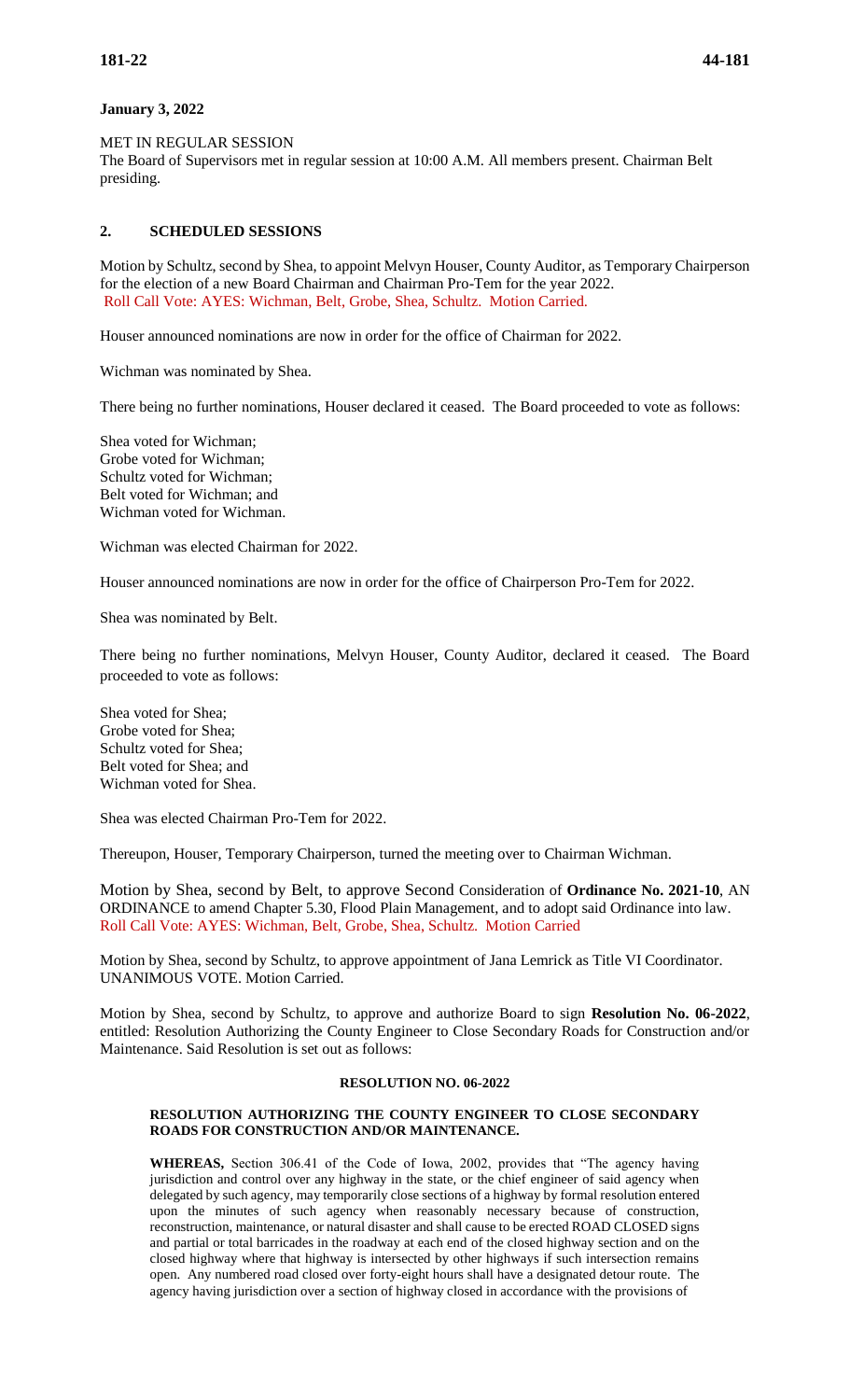this section, or the persons or contractors employed to carry out the construction, reconstruction, or maintenance of the closed section of highway, shall not be liable for any damages to any vehicle that enters the closed section of highway or the contents of such vehicle or for any injuries to any person that enters the closed section of highway, unless the damages are caused by gross negligence of the agency or contractor,"

**NOW THEREFORE BE IT RESOLVED** by the Pottawattamie County Board of Supervisors in session this 3rd day of January, 2022, that the County Engineer be authorized to close Pottawattamie County Secondary roads as necessary with the actual dates of closure to be determined by the County Engineer as follows:

For Construction: Any project as described in the approved "Pottawattamie County Secondary Road Construction Program for the fiscal year 2022-2023, and any approved supplements thereto."

For Emergency Closure of any road for maintenance purposes: Any route deemed necessary by the County Engineer.

## **Dated this 3rd day of January, 2022.**

|                               |         | ROLL CALL VOTE |                |               |  |  |
|-------------------------------|---------|----------------|----------------|---------------|--|--|
|                               | AYE     | NAY            | <b>ABSTAIN</b> | <b>ABSENT</b> |  |  |
|                               | $\circ$ | $\circ$        | $\circ$        | $\circ$       |  |  |
| Scott A. Belt                 |         |                |                |               |  |  |
|                               | $\circ$ | $\circ$        | $\circ$        | $\circ$       |  |  |
| Tim Wichman                   |         |                |                |               |  |  |
| Lynn Grobe                    | $\circ$ | $\circ$        | $\circ$        | $\circ$       |  |  |
|                               | $\circ$ | $\circ$        | $\circ$        | $\circ$       |  |  |
| Justin Schultz                |         |                |                |               |  |  |
|                               | $\circ$ | $\circ$        | $\circ$        | $\circ$       |  |  |
| Brian Shea                    |         |                |                |               |  |  |
|                               |         |                |                |               |  |  |
| ATTEST:                       |         |                |                |               |  |  |
| Melvyn Houser, County Auditor |         |                |                |               |  |  |

RECOMMENDED:

Pottawattamie County Engineer

Roll Call Vote: AYES: Wichman, Belt, Grobe, Schultz, Shea. Motion Carried.

Motion by Shea, second by Schultz, to approve and authorize Board to sign **Resolution No. 07-2022**, entitled: Resolution to Authorize the County Engineer to Certify Completion Papers and Make Final Acceptance of Contract Work on the Farm to Market and Federal Aid Systems. Said Resolution is set out as follows:

## **RESOLUTION NO. 07-2022**

### **RESOLUTION TO AUTHORIZE THE COUNTY ENGINEER TO CERTIFY COMPLETION PAPERS AND MAKE FINAL ACCEPTANCE OF CONTRACT WORK ON THE FARM TO MARKET AND FEDERAL AID SYSTEMS.**

**WHEREAS,** it is necessary that the Pottawattamie County Engineer be empowered by the Pottawattamie County Board of Supervisors to execute the Certificate of Completion and make final acceptance of Farm to Market contract construction work as provided for in Section 310 of the Code of Iowa, 2002, and Federal Aid contract construction work,

**NOW THEREFORE BE IT RESOLVED** by the Pottawattamie County Board of Supervisors in session this 3rd day of January, 2022, that said County Engineer John A. Rasmussen, be and is hereby designated, authorized, and empowered on behalf of the Pottawattamie County Board of Supervisors to execute the Certification of Completion of Work and Final Acceptance thereof in accordance with plans and specifications therefore in connection with all Farm to Market and Federal Aid construction projects in Pottawattamie County for the year 2022.

## **Dated this 3rd day of January, 2022.**

|                   |         | ROLL CALL VOTE |                |               |  |
|-------------------|---------|----------------|----------------|---------------|--|
|                   | AYE     | <b>NAY</b>     | <b>ABSTAIN</b> | <b>ABSENT</b> |  |
| Scott A. Belt     | $\circ$ | $\circ$        | $\circ$        | ◯             |  |
| $T^*$ $T^*$ $T^*$ | ∩       | ∩              | $\circ$        | O             |  |

Tim Wichman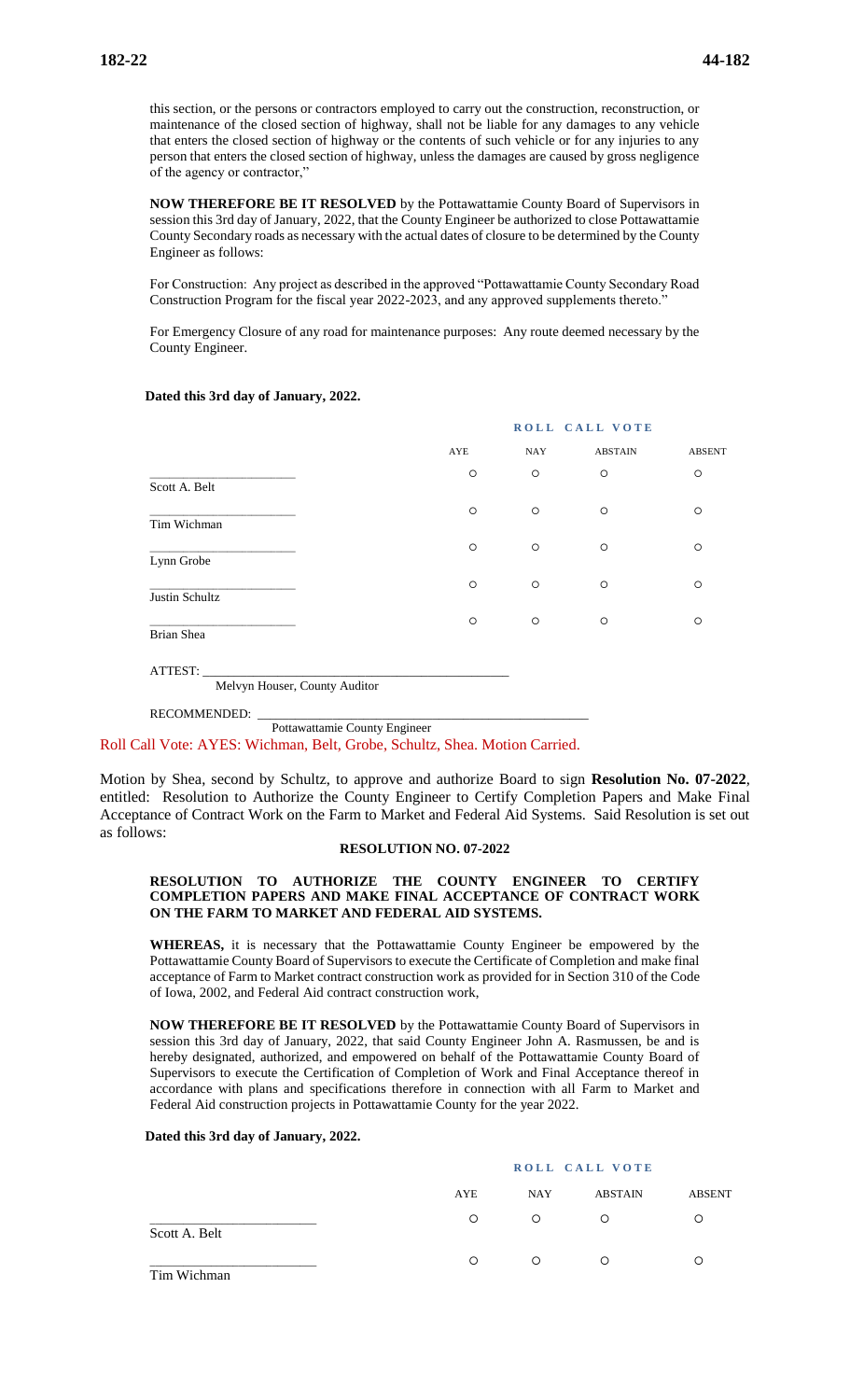|                | $\circ$ | $\circ$ | $\circ$ | ∩ |
|----------------|---------|---------|---------|---|
| Lynn Grobe     |         |         |         |   |
| Justin Schultz | $\circ$ | O       | $\circ$ |   |
| Brian Shea     | $\circ$ | O       | $\circ$ | ∩ |
| ATTEST:        |         |         |         |   |

Melvyn Houser, County Auditor

RECOMMENDED:

 Pottawattamie County Engineer Roll Call Vote: AYES: Wichman, Belt, Grobe, Schultz, Shea. Motion Carried.

Motion by Shea, second by Belt, to approve and authorize Board to sign **Resolution No. 08-2022**, entitled: Resolution to Authorize the County Engineer to Issue and sign Special Permits for the Movement of Vehicles of Excessive Size and Weight Upon Pottawattamie County Secondary Roads. Said Resolution is set out as follows:

#### **RESOLUTION NO. 08-2022**

## **RESOLUTION TO AUTHORIZE THE COUNTY ENGINEER TO ISSUE AND SIGN SPECIAL PERMITS FOR THE MOVEMENT OF VEHICLES OF EXCESSIVE SIZE AND WEIGHT UPON POTTAWATTAMIE COUNTY SECONDARY ROADS.**

**WHEREAS,** the Board of Supervisors is empowered under authority of Section 321E.1 of the 2002 Code of Iowa to issue permits for the movement of machines, vehicles, or loads, or combinations thereof which exceed the maximum dimensions and/or weights specified in Sections 321.452 to 321.466 but within the limitations of Chapter 321E upon Secondary Roads under their jurisdiction, and

**WHEREAS,** it is important that such permits be issued by persons familiar with the statutes and regulations relating to such permits and also with the limitations of the County's roadways, road surfaces, and structures along the selected or designated routes,

**NOW THEREFORE BE IT RESOLVED** by the Pottawattamie County Board of Supervisors in session this  $3<sup>rd</sup>$  day of January, 2022, that the Pottawattamie County Engineer and the following named employees of the Secondary Roads Department be authorized to issue and sign special permits for the movement of vehicles of excessive size and weight upon Pottawattamie County Secondary Roads in accordance with said Chapters 321E and 321 as amended:

John A. Rasmussen, County Engineer Lisa Keierleber, Assistant Engineer Kristina R. Treantos, Assistant to the Engineer

## **Dated this 3rd day of January, 2022.**

|                | ROLL CALL VOTE |                              |         |         |  |  |
|----------------|----------------|------------------------------|---------|---------|--|--|
|                | AYE            | <b>ABSTAIN</b><br><b>NAY</b> |         |         |  |  |
|                | $\circ$        | $\circ$                      | $\circ$ | $\circ$ |  |  |
| Scott A. Belt  | $\circ$        | $\circ$                      | $\circ$ | $\circ$ |  |  |
| Tim Wichman    |                |                              |         |         |  |  |
| Lynn Grobe     | $\circ$        | $\circ$                      | $\circ$ | $\circ$ |  |  |
| Justin Schultz | $\circ$        | $\circ$                      | $\circ$ | $\circ$ |  |  |
| Brian Shea     | O              | $\circ$                      | $\circ$ | O       |  |  |
|                |                |                              |         |         |  |  |

ATTEST: \_\_\_\_\_\_\_\_\_\_\_\_\_\_\_\_\_\_\_\_\_\_\_\_\_\_\_\_\_\_\_\_\_\_\_\_\_\_\_\_\_\_\_\_\_\_\_\_\_

Melvyn Houser, County Auditor

RECOMMENDED:

Pottawattamie County Engineer

Roll Call Vote: AYES: Wichman, Belt, Grobe, Schultz, Shea. Motion Carried.

## **3. OTHER BUSINESS**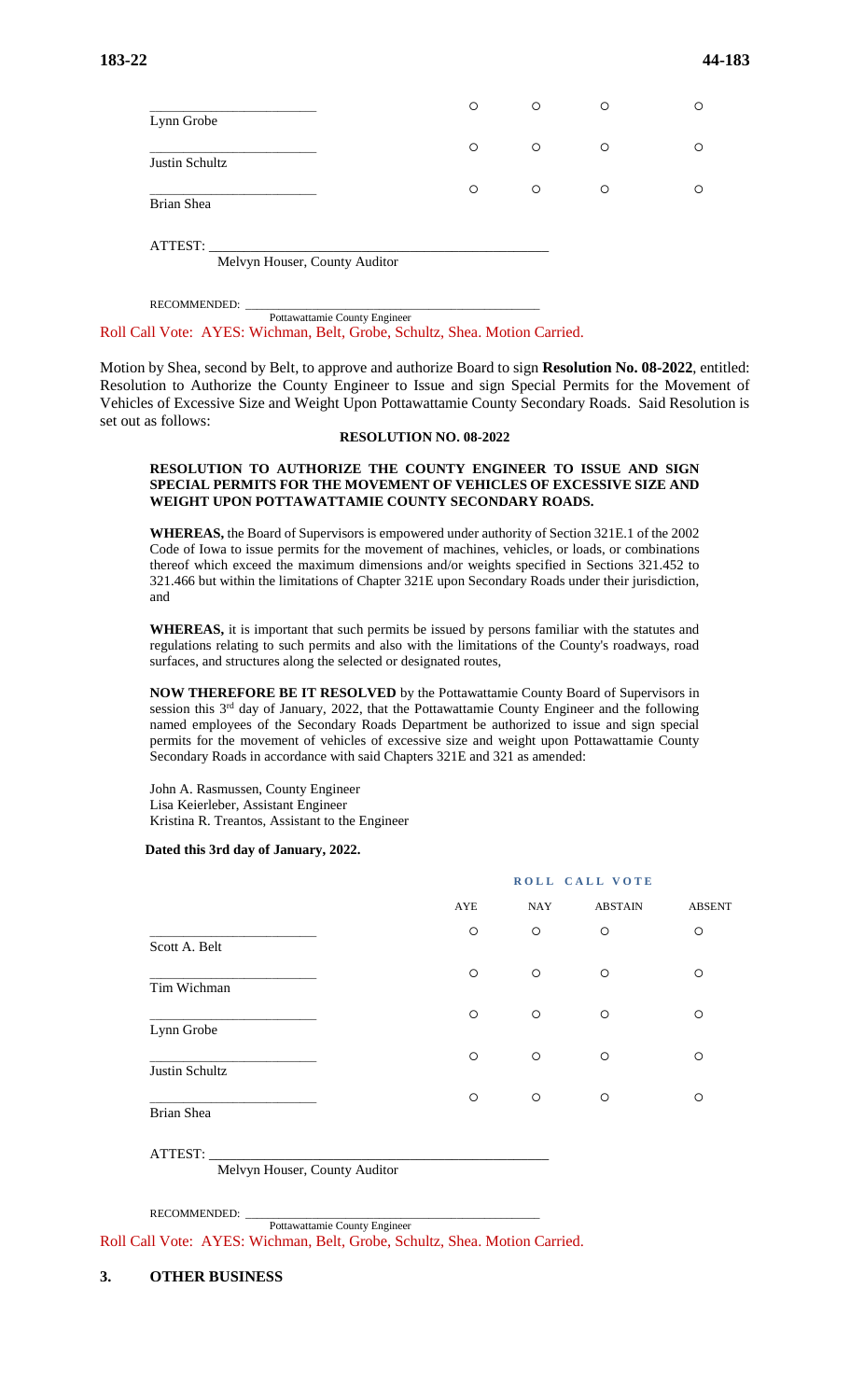Motion by Schultz, second by Shea, to adopt Robert's Rules of Order as written rules of parliamentary procedures for transaction of business in meetings, except when it conflicts with the Code of Iowa. UNANIMOUS VOTE. Motion Carried.

Motion by Schultz, second by Belt, to establish a policy that the Board of Supervisors' regular sessions will be held on the following day(s): Tuesdays at 10:00 A.M. It shall be the prerogative of the Chairman, with Board approval, to cancel or add a meeting day. UNANIMOUS VOTE. Motion Carried.

Motion by Belt, second by Shea, to approve and authorize Board to sign **Resolution No. 01-2022**, a Resolution pertaining to the payment of County bills. Said Resolution is set out as follows:

# **RESOLUTION NO. 01-2022**

**BE IT RESOLVED**, by the Board of Supervisors of Pottawattamie County, Iowa, that the Auditor be, and is hereby authorized and directed to issue warrants in payment of claims before audit, and when the Board is not in session for the following purposes:

#### **FIRST:**

For salaries where such compensation shall have been previously fixed by the Board of Supervisors. When services of an employee are terminated upon certification of the officer under which such compensation has been earned.

#### **SECOND:**

For transportation of persons transferred at the County's expense to various State Institutions, when such expenses have been previously authorized and ordered by the court or direction of the Department of Human Services, and to include transients for Pottawattamie County Human Services.

#### **THIRD:**

For Clerk of Court's certified bills for payment of Grand Jury.

#### **FOURTH:**

For benefits for salaries on County payroll, where benefit rates have been previously fixed by the Board of Supervisors.

#### **Dated this 3rd Day of January, 2022.**

|                | ROLL CALL VOTE |            |                |               |  |
|----------------|----------------|------------|----------------|---------------|--|
|                | AYE            | <b>NAY</b> | <b>ABSTAIN</b> | <b>ABSENT</b> |  |
| Scott A. Belt  | $\circ$        | O          | $\circ$        | $\circ$       |  |
| Tim Wichman    | $\circ$        | $\circ$    | $\circ$        | O             |  |
| Lynn Grobe     | $\circ$        | $\circ$    | $\circ$        | O             |  |
| Justin Schultz | $\circ$        | $\circ$    | $\circ$        | O             |  |
| Brian Shea     | $\circ$        | $\circ$    | $\circ$        | $\circ$       |  |

ATTEST: \_\_\_\_\_\_\_\_\_\_\_\_\_\_\_\_\_\_\_\_\_\_\_\_\_\_\_\_\_\_\_\_\_\_\_\_\_\_\_\_\_\_\_\_\_\_\_\_\_ Melvyn Houser, County Auditor

### Roll Call Vote: AYES: Wichman, Belt, Grobe, Schultz, Shea. Motion Carried.

Motion by Shea, second by Grobe, to approve and authorize Board to sign **Resolution No. 02-2022**, a Resolution pertaining to the Auditor destroying county vouchers and canceled county warrants which have been on file for more than ten years. Said Resolution is set out as follows:

#### **RESOLUTION NO. 02-2022**

**WHEREAS**, the Pottawattamie County Auditor has on file county vouchers and canceled county warrants, which have been on file on or before January 1, 2012; and

**WHEREAS**, Code of Iowa, Section 331.323(e), requires the Board of Supervisors to authorize the Auditor to destroy county vouchers and canceled county warrants, which have been on file for more than ten years.

**NOW, THEREFORE BE IT RESOLVED**, that the Board of Supervisors, Pottawattamie County, Iowa, authorizes the Auditor to destroy county vouchers and canceled county warrants dated before January 1, 2012.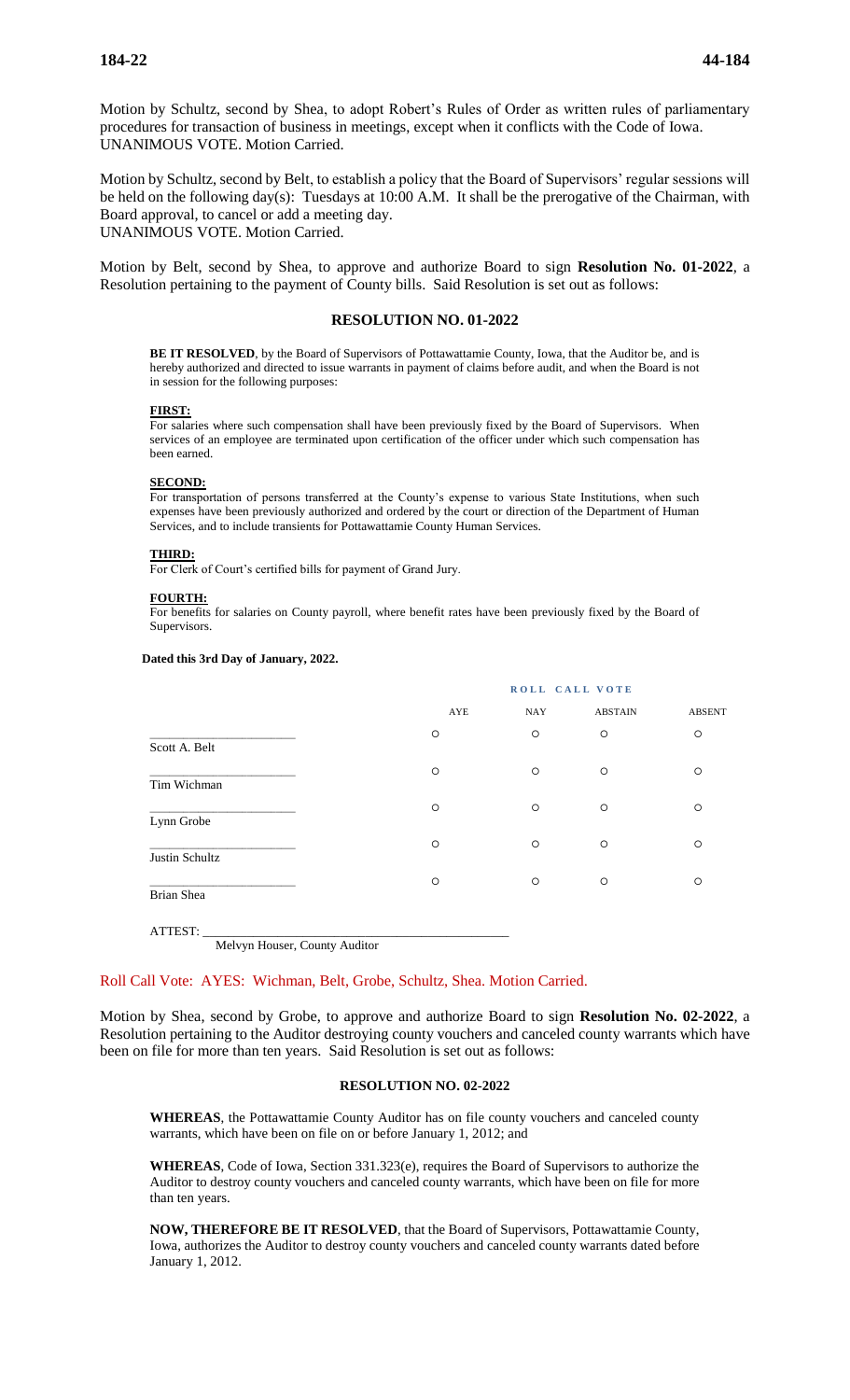## **Dated this 3rd Day of January, 2022.**

|                |         | ROLL CALL VOTE    |                |               |  |
|----------------|---------|-------------------|----------------|---------------|--|
|                |         | <b>NAY</b><br>AYE | <b>ABSTAIN</b> | <b>ABSENT</b> |  |
| Scott A. Belt  | O       | $\circ$           | $\circ$        | $\circ$       |  |
| Tim Wichman    | $\circ$ | $\circ$           | $\circ$        | $\circ$       |  |
| Lynn Grobe     | $\circ$ | $\circ$           | $\circ$        | $\circ$       |  |
| Justin Schultz | O       | $\circ$           | $\circ$        | $\circ$       |  |
| Brian Shea     | O       | O                 | $\circ$        | $\circ$       |  |

ATTEST: \_\_\_\_\_\_\_\_\_\_\_\_\_\_\_\_\_\_\_\_\_\_\_\_\_\_\_\_\_\_\_\_\_\_\_\_\_\_\_\_\_\_\_\_\_\_\_\_\_ Melvyn Houser, County Auditor

Roll Call Vote: AYES: Wichman, Belt, Grobe, Schultz, Shea. Motion Carried.

Motion by Schultz, second by Belt, to approve and authorize Board to sign **Resolution No. 03-2022**, a Resolution entitled: Resolution Appointing Deputies. Said Resolution is set out as follows:

## **RESOLUTION NO. 03-2022**

## **RESOLUTION APPOINTING DEPUTIES**

**WHEREAS**, the Code of Iowa, Chapter 331.903, states that the auditor, treasurer, recorder, sheriff and county attorney may each appoint, with approval of the board, one or more deputies, assistants, or clerks for whose acts the principal officer is responsible, and

**WHEREAS**, the number of deputies, assistants, and clerks for each office shall be determined by the board and the number and approval of each appointment shall be adopted by a resolution recorded in the minutes of the board, and

**WHEREAS**, each deputy officer, assistant and clerk shall perform the duties assigned by the principal officer making the appointment and during the absence or disability of the principal officer, the first deputy shall perform the duties of the principal officer.

**NOW THEREFORE BE IT RESOLVED**, that the Pottawattamie County Board of Supervisors hereby approves the following deputy appointments:

| <b>Attorney</b>  | Jon Jacobmeier, Chief Deputy              |
|------------------|-------------------------------------------|
| <b>Auditor</b>   | Kristin M. Everett, First Deputy          |
|                  | Linda Swolley, First Deputy, Real Estate  |
|                  | Kristy Hassay, Second Deputy, Real Estate |
| Recorder         | Lynn Herrington, First Deputy             |
|                  | Andrew Moats, First Deputy                |
| <b>Sheriff</b>   | Jeff Theulen, Chief Deputy                |
| <b>Treasurer</b> | Jamie Smothers, First Deputy              |
|                  | Heather Ausdemore, First Deputy           |

 **Dated this 3rd Day of January, 2022.**

|                | ROLL CALL VOTE |            |                |               |  |
|----------------|----------------|------------|----------------|---------------|--|
|                | AYE            | <b>NAY</b> | <b>ABSTAIN</b> | <b>ABSENT</b> |  |
| Scott A. Belt  | $\circ$        | $\circ$    | $\circ$        | $\circ$       |  |
| Tim Wichman    | $\circ$        | $\circ$    | $\circ$        | $\circ$       |  |
| Lynn Grobe     | $\circ$        | $\circ$    | $\circ$        | $\circ$       |  |
| Justin Schultz | $\circ$        | $\circ$    | $\circ$        | $\circ$       |  |
| Brian Shea     | $\circ$        | $\circ$    | $\circ$        | $\circ$       |  |
|                |                |            |                |               |  |

Melvyn Houser, County Auditor

ATTEST: \_\_\_\_\_\_\_\_\_\_\_\_\_\_\_\_\_\_\_\_\_\_\_\_\_\_\_\_\_\_\_\_\_\_\_\_\_\_\_\_\_\_\_\_\_\_\_\_\_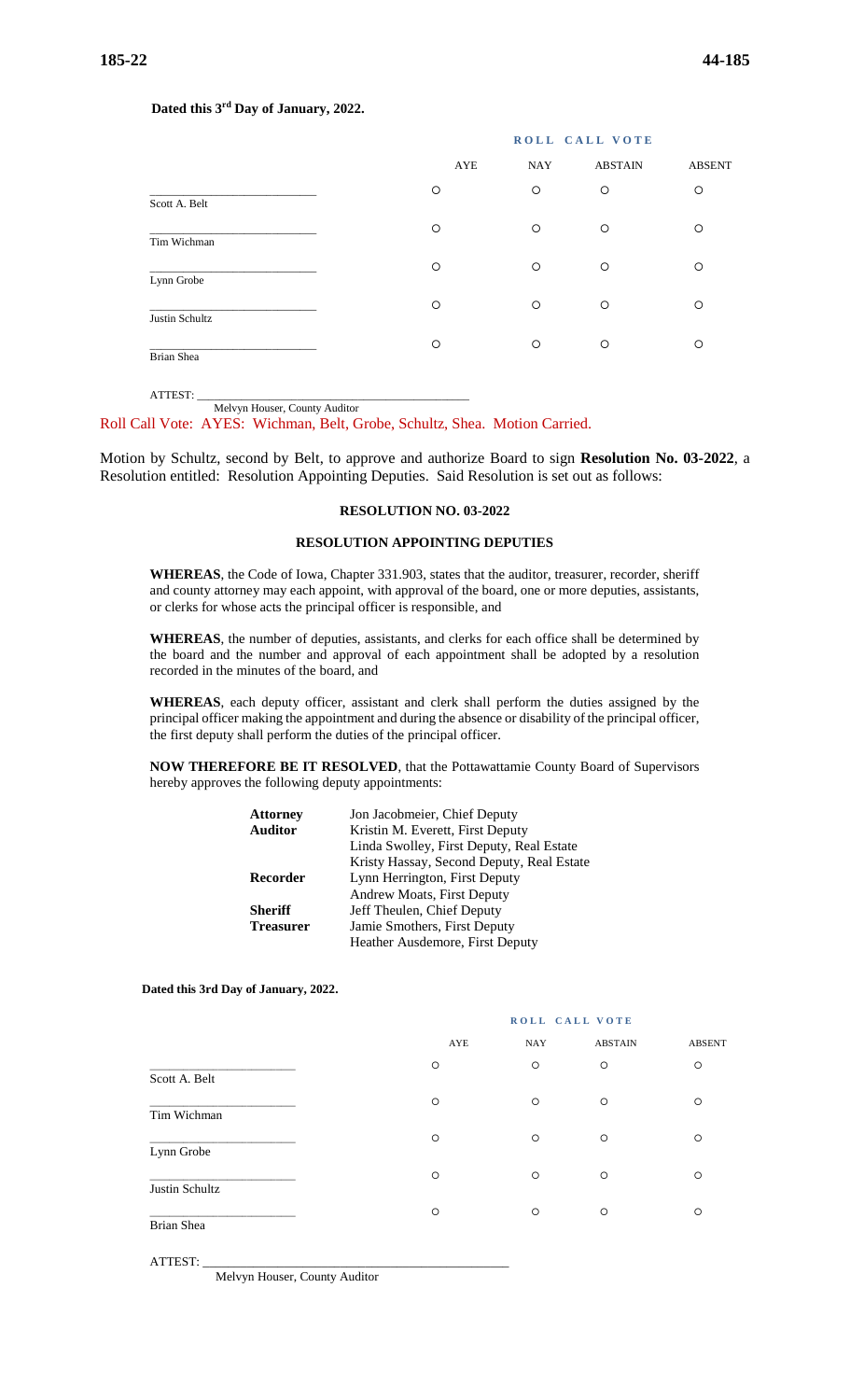## Roll Call Vote: AYES: Wichman, Belt, Grobe, Schultz, Shea. Motion Carried

Motion by Schultz, second by Belt, to approve and authorize Board to sign **Resolution No. 04-2022**, a Resolution pertaining to the taxable value of the lengths of mileage of the several railroad, telegraph, telephone, and express companies in Pottawattamie County. Said Resolution is set out as follows:

## **RESOLUTION NO. 04-2022**

**BE IT RESOLVED**, by the Board of Supervisors of Pottawattamie County, Iowa, that it is hereby ordered that the lengths of the mileage of the several railroad, telegraph, telephone, and express companies in Pottawattamie County, and the taxable value thereof, as fixed by the Department of Revenue, within the several towns, townships, and school districts of Pottawattamie County be fixed according to schedule and the County Auditor is hereby ordered to publish and spread the same upon the taxes levied for said County for the Fiscal Year 2021-2022.

## RECAPITULATION

| TELEPHONE – TELEGRAPH | \$10,582,707 |
|-----------------------|--------------|
| <b>RAILROADS</b>      | \$75,276,765 |
| PIPELINE              | \$76,500,169 |
|                       |              |

TOTAL FOR COUNTY \$162,359,641

 **Dated this 3rd Day of January, 2022.**

# **ROLL CALL VOTE**  AYE NAY ABSTAIN ABSENT \_\_\_\_\_\_\_\_\_\_\_\_\_\_\_\_\_\_\_\_\_\_\_\_\_\_\_\_\_\_ Scott A. Belt \_\_\_\_\_\_\_\_\_\_\_\_\_\_\_\_\_\_\_\_\_\_\_\_\_\_\_\_\_\_ Tim Wichman \_\_\_\_\_\_\_\_\_\_\_\_\_\_\_\_\_\_\_\_\_\_\_\_\_\_\_\_\_\_ Lynn Grobe \_\_\_\_\_\_\_\_\_\_\_\_\_\_\_\_\_\_\_\_\_\_\_\_\_\_\_\_\_\_ Justin Schultz \_\_\_\_\_\_\_\_\_\_\_\_\_\_\_\_\_\_\_\_\_\_\_\_\_\_\_\_\_\_ Brian Shea

ATTEST: \_\_\_\_\_\_\_\_\_\_\_\_\_\_\_\_\_\_\_\_\_\_\_\_\_\_\_\_\_\_\_\_\_\_\_\_\_\_\_\_\_\_\_\_\_\_\_\_\_ Melvyn Houser, County Auditor Roll Call Vote: AYES: Wichman, Belt, Grobe, Schultz, Shea. Motion Carried.

Motion by Belt, second by Schultz, to approve and authorize Board to sign **Resolution No. 05-2022**, a Resolution entitled: Construction Evaluation Resolution. Said Resolution is set out as follows:

## **RESOLUTION NO. 05-2022**

### **CONSTRUCTION EVALUATION RESOLUTION**

**WHEREAS**, Iowa Code Section 459.304(3), sets out the procedure if a Board of Supervisors wishes to adopt a "Construction Evaluation Resolution" relating to the construction of a confinement feeding operation structure; and

**WHEREAS**, only counties that have adopted a construction evaluation resolution can submit to the Department of Natural Resources (DNR) an adopted recommendation to approve or disapprove a construction permit application regarding a proposed confinement feeding operation structure; and

**WHEREAS**, only counties that have adopted a construction evaluation resolution and submitted an adopted recommendation may contest the DNR's decision regarding a specific application; and

**WHEREAS**, by adopting a construction evaluation resolution the Board of Supervisors agrees to evaluate every construction permit application for a proposed confinement feeding operation structure received by the Board of Supervisors between February 1, 2022, and January 31, 2023, and submit an adopted recommendation regarding that application to the DNR; and

**WHEREAS**, the Board of Supervisors must conduct an evaluation of every construction permit application using the master matrix as provided in Iowa Code Section 459.305, but the Board's recommendation to the DNR may be based on the final score on the master matrix or may be based on reasons other than the final score on the master matrix: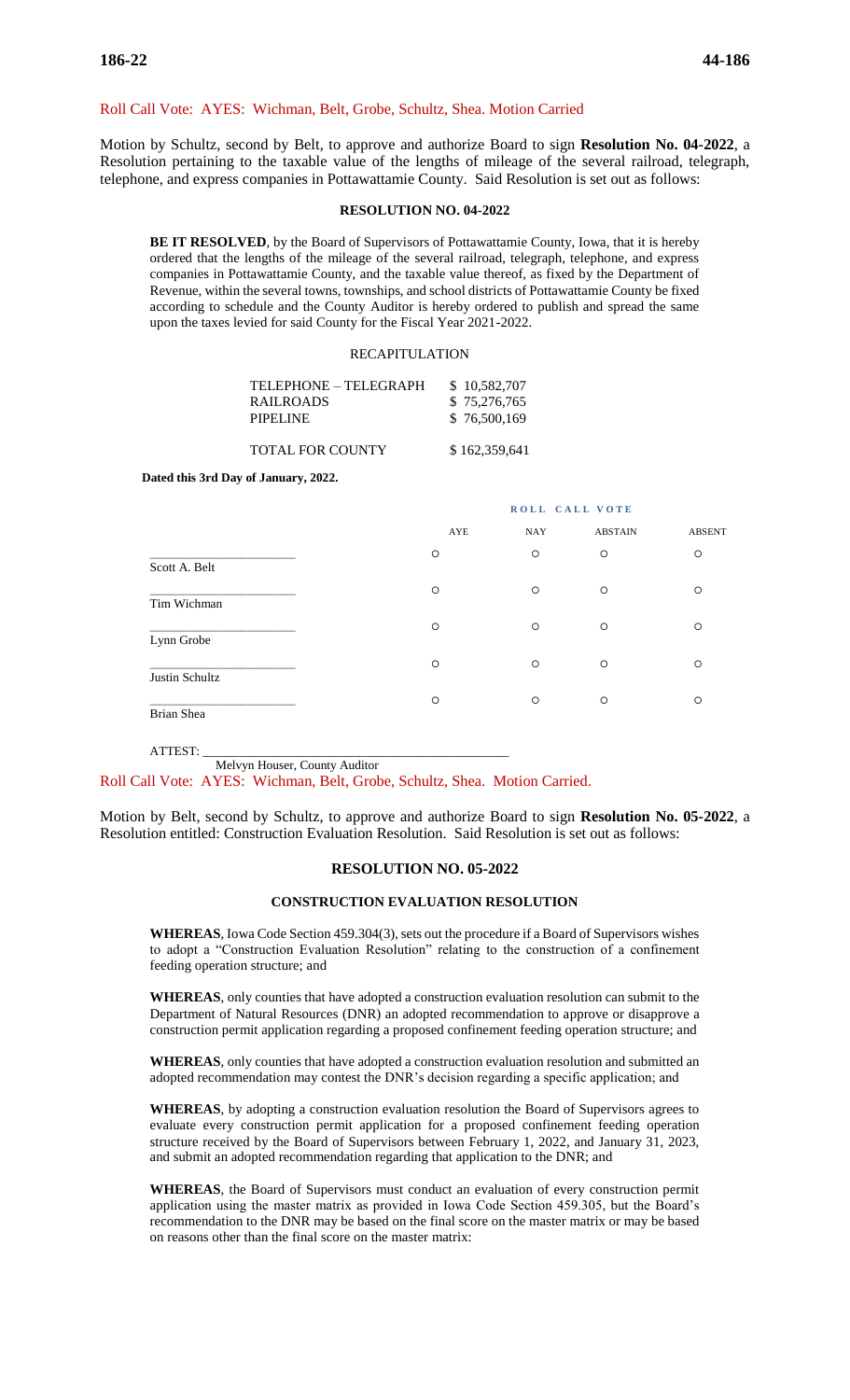**NOW, THEREFORE, BE IT RESOLVED BY THE BOARD OF SUPERVISORS OF POTTAWATTAMIE COUNTY, IOWA** that the Board of Supervisors hereby adopts this construction evaluation resolution pursuant to Iowa Code Section 459.304(3).

### **Dated this 3rd day of January, 2022.**

|                                                |         | ROLL CALL VOTE                      |         |         |               |  |
|------------------------------------------------|---------|-------------------------------------|---------|---------|---------------|--|
|                                                |         | AYE<br><b>NAY</b><br><b>ABSTAIN</b> |         |         | <b>ABSENT</b> |  |
| Scott A. Belt                                  | $\circ$ | $\circ$                             | $\circ$ | $\circ$ |               |  |
| Tim Wichman                                    | $\circ$ | $\circ$                             | $\circ$ | O       |               |  |
| Lynn Grobe                                     | $\circ$ | $\circ$                             | $\circ$ | $\circ$ |               |  |
| Justin Schultz                                 | $\circ$ | $\circ$                             | $\circ$ | $\circ$ |               |  |
| <b>Brian Shea</b>                              | $\circ$ | $\circ$                             | $\circ$ | $\circ$ |               |  |
| <b><i><u>A CONSTRUCTION CONTINUES.</u></i></b> |         |                                     |         |         |               |  |

ATTEST: \_\_\_\_\_\_\_\_\_\_\_\_\_\_\_\_\_\_\_\_\_\_\_\_\_\_\_\_\_\_\_\_\_\_\_\_\_\_\_\_\_\_\_\_\_\_\_\_\_ Melvyn Houser, County Auditor

Roll Call Vote: AYES: Wichman, Belt, Grobe, Schultz, Shea. Motion Carried.

Motion by Schultz, second by Shea, to approve the following newspapers as Official Newspapers for Pottawattamie County, Iowa for the 2022 year: The Herald-Oakland, The Avoca Journal Herald-Avoca; and The Daily Nonpareil-Council Bluffs. The County shall pay no more than Iowa Code allows for legal publications in these newspapers.

UNANIMOUS VOTE. Motion Carried.

Motion by Belt, second by Schultz, to approve the Pottawattamie County Courthouse being closed on the following legal holidays for 2022, as per Code of Iowa, Section 33.1:

MARTIN LUTHER KING, JR. DAY JANUARY 17, 2022 PRESIDENT'S DAY FEBRUARY 21, 2022 MEMORIAL DAY MAY 30, 2022 INDEPENDENCE DAY JULY 4, 2022 LABOR DAY SEPTEMBER 5, 2022 VETERAN'S DAY NOVEMBER 11, 2022 THANKSGIVING DAY NOVEMBER 24, 2022 LIEU OF LINCOLN'S BIRTHDAY NOVEMBER 25, 2022 CHRISTMAS DECEMBER 25, 2022

UNANIMOUS VOTE. Motion Carried.

OBSERVED DECEMBER 26, 2022 NEW YEAR'S DAY 2022 JANUARY 1, 2022 OBSERVED ON JANUARY 2, 2023

Motion by Schultz, second by Shea, to approve Federal Standard Mileage Rate for 2022, at 58.5¢ per mile. UNANIMOUS VOTE. Motion Carried.

Motion by Schultz, second by Shea, to approve Lynn Grobe as first representative, and Brian Shea as second representative to the Southwest Iowa Region Mental Health & Disability Services Board for 2022. UNANIMOUS VOTE. Motion Carried.

Motion by Shea, second by Schultz, to approve appointment of Scott Belt as first representative, to the Fourth Judicial District Department of Correctional Services Board of Directors for 2022. UNANIMOUS VOTE. Motion Carried.

Motion by Schultz, second by Shea, to approve appointment of Scott Belt as first representative, and Jana Lemrick as second representative to IGHCP Board for 2022. UNANIMOUS VOTE. Motion Carried

Motion by Schultz, second by Shea, to approve appointment of Scott Belt as first representative, and Tim Wichman as second representative to MAPA for 2022. UNANIMOUS VOTE. Motion Carried.